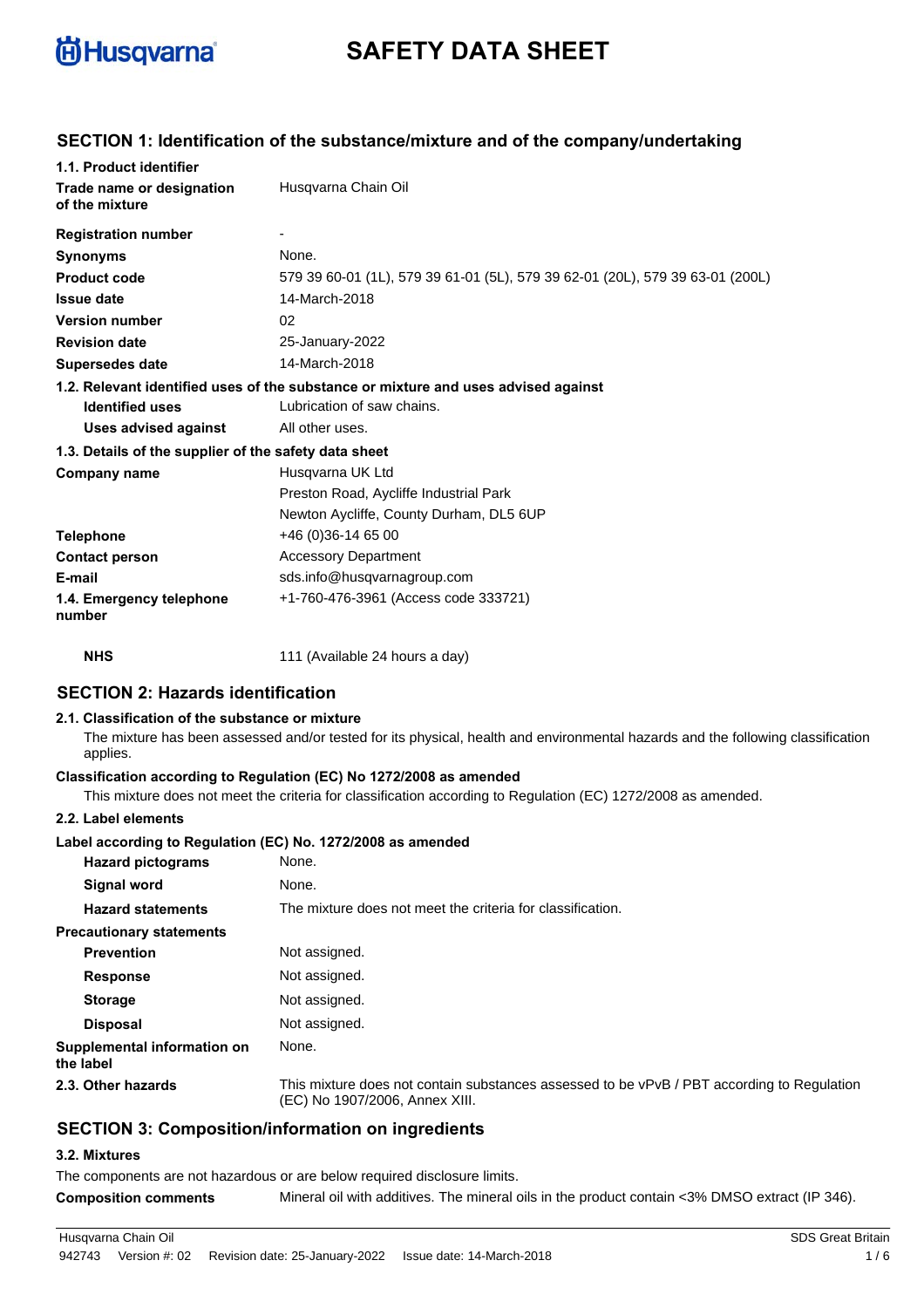### **SECTION 4: First aid measures**

| <b>General information</b>             | Ensure that medical personnel are aware of the material(s) involved, and take precautions to<br>protect themselves. |
|----------------------------------------|---------------------------------------------------------------------------------------------------------------------|
| 4.1. Description of first aid measures |                                                                                                                     |
|                                        | Maria ta farake ata Oall a akinatatan Mariamatania dari karena anaratat                                             |

| <b>Inhalation</b>                                                      |  | Move to fresh air. Call a physician if symptoms develop or persist.                      |  |
|------------------------------------------------------------------------|--|------------------------------------------------------------------------------------------|--|
| <b>Skin contact</b>                                                    |  | Wash off with soap and water. Get medical attention if irritation develops and persists. |  |
| Eye contact                                                            |  | Rinse with water. Get medical attention if irritation develops and persists.             |  |
| Ingestion                                                              |  | Rinse mouth. Get medical attention if symptoms occur.                                    |  |
| 4.2. Most important symptoms<br>and effects, both acute and<br>delayed |  | Exposure may cause temporary irritation, redness, or discomfort.                         |  |
| 4.3. Indication of any                                                 |  | Treat symptomatically.                                                                   |  |

**immediate medical attention and special treatment needed**

## **SECTION 5: Firefighting measures**

| <b>General fire hazards</b>                                   | No unusual fire or explosion hazards noted.                                                   |
|---------------------------------------------------------------|-----------------------------------------------------------------------------------------------|
| 5.1. Extinguishing media<br>Suitable extinguishing<br>media   | Water fog. Foam. Dry chemical powder. Carbon dioxide (CO2).                                   |
| Unsuitable extinguishing<br>media                             | Do not use water jet as an extinguisher, as this will spread the fire.                        |
| 5.2. Special hazards arising<br>from the substance or mixture | During fire, gases hazardous to health may be formed.                                         |
| 5.3. Advice for firefighters                                  |                                                                                               |
| <b>Special protective</b><br>equipment for firefighters       | Self-contained breathing apparatus and full protective clothing must be worn in case of fire. |
| <b>Special fire fighting</b><br>procedures                    | Move containers from fire area if you can do so without risk.                                 |
| <b>Specific methods</b>                                       | Use standard firefighting procedures and consider the hazards of other involved materials.    |

## **SECTION 6: Accidental release measures**

### **6.1. Personal precautions, protective equipment and emergency procedures For non-emergency** Do not touch or walk through spilled material. **personnel** Keep unnecessary personnel away. Use personal protection recommended in Section 8 of the SDS. **For emergency responders 6.2. Environmental precautions** Avoid discharge into drains, water courses or onto the ground. The product is immiscible with water and will spread on the water surface. Large Spills: Stop the flow of material, if this is without risk. Dike the spilled material, where this is possible. Absorb in vermiculite, dry sand or earth and place into containers. Following product recovery, flush area with water. Small Spills: Wipe up with absorbent material (e.g. cloth, fleece). Clean surface thoroughly to remove residual contamination. Never return spills to original containers for re-use. For waste disposal, see section 13 of the SDS. **6.3. Methods and material for containment and cleaning up 6.4. Reference to other** For personal protection, see section 8 of the SDS. For waste disposal, see section 13 of the SDS.

**sections**

## **SECTION 7: Handling and storage**

| 7.1. Precautions for safe<br>handling                                   | Do not cut, weld, solder, drill, grind, or expose containers to heat, flame, sparks, or other sources<br>of ignition. Avoid prolonged exposure. Observe good industrial hygiene practices. |
|-------------------------------------------------------------------------|--------------------------------------------------------------------------------------------------------------------------------------------------------------------------------------------|
| 7.2. Conditions for safe<br>storage, including any<br>incompatibilities | Store in original tightly closed container. Store away from incompatible materials (see section 10 of<br>the SDS).                                                                         |
| 7.3. Specific end use(s)                                                | Lubrication of saw chains. Observe industrial sector quidance on best practices.                                                                                                           |

## **SECTION 8: Exposure controls/personal protection**

| 8.1. Control parameters        |                                                            |
|--------------------------------|------------------------------------------------------------|
| Occupational exposure limits   | No exposure limits noted for ingredient(s).                |
| <b>Biological limit values</b> | No biological exposure limits noted for the ingredient(s). |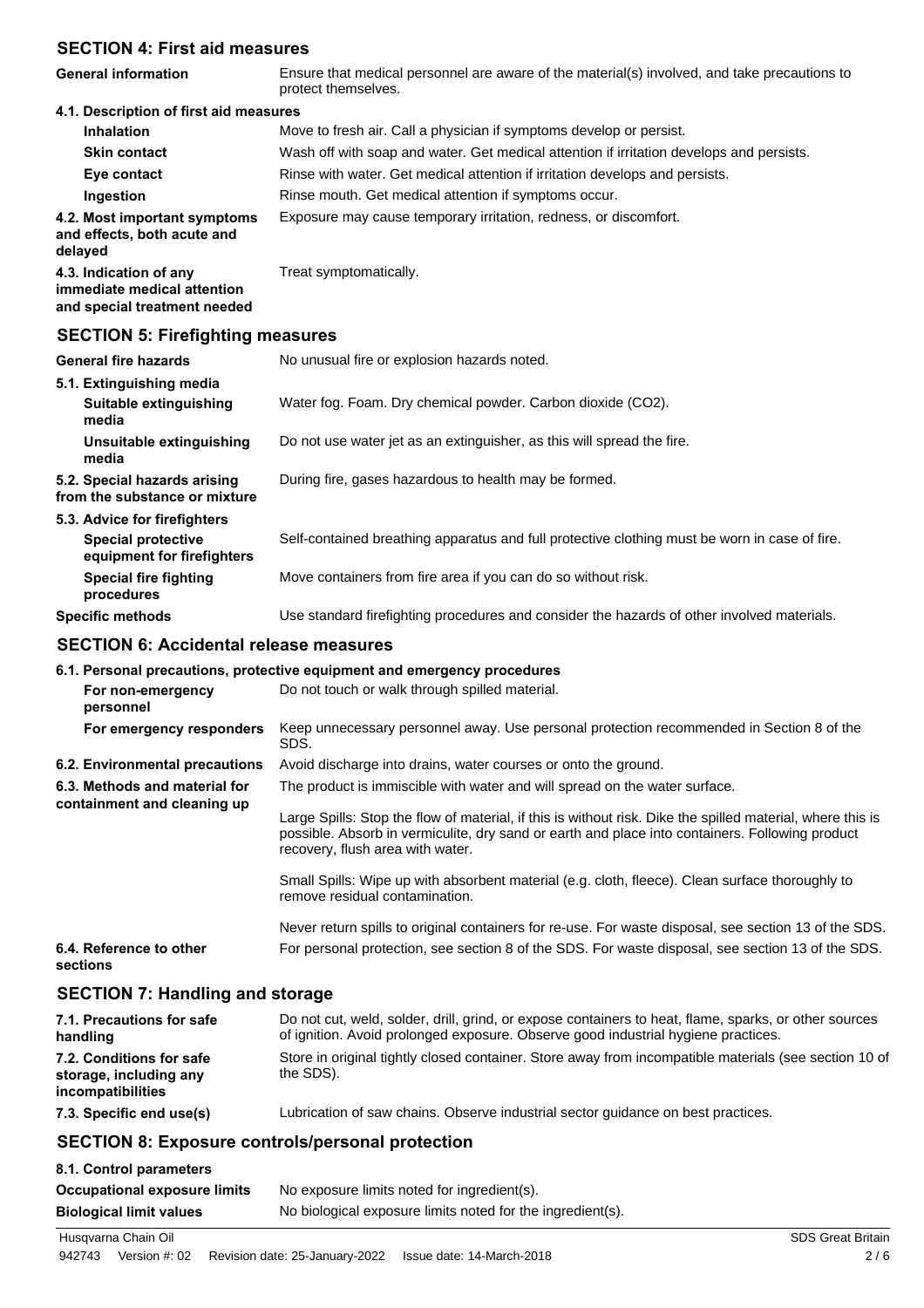| <b>Recommended monitoring</b><br>procedures          | Follow standard monitoring procedures.                                                                                                                                                                                                                                                                                                                                                                 |
|------------------------------------------------------|--------------------------------------------------------------------------------------------------------------------------------------------------------------------------------------------------------------------------------------------------------------------------------------------------------------------------------------------------------------------------------------------------------|
| Derived no effect levels<br>(DNELs)                  | Not available.                                                                                                                                                                                                                                                                                                                                                                                         |
| <b>Predicted no effect</b><br>concentrations (PNECs) | Not available.                                                                                                                                                                                                                                                                                                                                                                                         |
| 8.2. Exposure controls                               |                                                                                                                                                                                                                                                                                                                                                                                                        |
| Appropriate engineering<br>controls                  | Good general ventilation (typically 10 air changes per hour) should be used. Ventilation rates<br>should be matched to conditions. If applicable, use process enclosures, local exhaust ventilation,<br>or other engineering controls to maintain airborne levels below recommended exposure limits. If<br>exposure limits have not been established, maintain airborne levels to an acceptable level. |
|                                                      | Individual protection measures, such as personal protective equipment                                                                                                                                                                                                                                                                                                                                  |
| <b>General information</b>                           | Personal protection equipment should be chosen according to the CEN standards and in<br>discussion with the supplier of the personal protective equipment.                                                                                                                                                                                                                                             |
| <b>Eye/face protection</b>                           | Wear safety glasses with side shields (or goggles). Eye protection should meet standard EN 166.                                                                                                                                                                                                                                                                                                        |
| <b>Skin protection</b>                               |                                                                                                                                                                                                                                                                                                                                                                                                        |
| - Hand protection                                    | Wear appropriate chemical resistant gloves. Wear suitable gloves tested to EN374. Glove<br>material: Nitrile rubber. Use gloves with breakthrough time of >480 minutes. Minimum glove<br>thickness 0.4 mm.                                                                                                                                                                                             |
| - Other                                              | Wear suitable protective clothing.                                                                                                                                                                                                                                                                                                                                                                     |
| <b>Respiratory protection</b>                        | In case of insufficient ventilation, wear suitable respiratory equipment. Follow guidance on<br>selection, use, care and maintenance in accordance with EN 529. In case of inadequate ventilation<br>or risk of inhalation of vapours, use suitable respiratory equipment with combination filter (type<br>$A2/P2$ ).                                                                                  |
| <b>Thermal hazards</b>                               | Wear appropriate thermal protective clothing, when necessary.                                                                                                                                                                                                                                                                                                                                          |
| <b>Hygiene measures</b>                              | Always observe good personal hygiene measures, such as washing after handling the material<br>and before eating, drinking, and/or smoking. Routinely wash work clothing and protective<br>equipment to remove contaminants.                                                                                                                                                                            |
| <b>Environmental exposure</b><br>controls            | Emissions from ventilation or work process equipment should be checked to ensure they comply<br>with the requirements of environmental protection legislation. Fume scrubbers, filters or<br>engineering modifications to the process equipment may be necessary to reduce emissions to<br>acceptable levels.                                                                                          |

## **SECTION 9: Physical and chemical properties**

## **9.1. Information on basic physical and chemical properties**

| <b>Appearance</b>                                 |                                   |
|---------------------------------------------------|-----------------------------------|
| <b>Physical state</b>                             | Liquid.                           |
| Form                                              | Liquid.                           |
| Colour                                            | Brown.                            |
| Odour                                             | Characteristic.                   |
| <b>Odour threshold</b>                            | Not available.                    |
| рH                                                | Material is non soluble in water. |
| Melting point/freezing point                      | Not determined.                   |
| Initial boiling point and boiling<br>range        | Not determined.                   |
| <b>Flash point</b>                                | $>= 190 °C (= 374 °F)$            |
| <b>Evaporation rate</b>                           | Not determined.                   |
| Flammability (solid, gas)                         | Not applicable.                   |
| Upper/lower flammability or explosive limits      |                                   |
| Explosive limit - lower (%)                       | 0.4                               |
| <b>Explosive limit – upper</b><br>$(\% )$         | 4.5                               |
| Vapour pressure                                   | < 0.1 hPa (20 °C (68 °F))         |
| Vapour density                                    | Not determined.                   |
| <b>Relative density</b>                           | Not determined.                   |
| Solubility(ies)                                   |                                   |
| Solubility (water)                                | Insoluble in water.               |
| <b>Partition coefficient</b><br>(n-octanol/water) | Not determined.                   |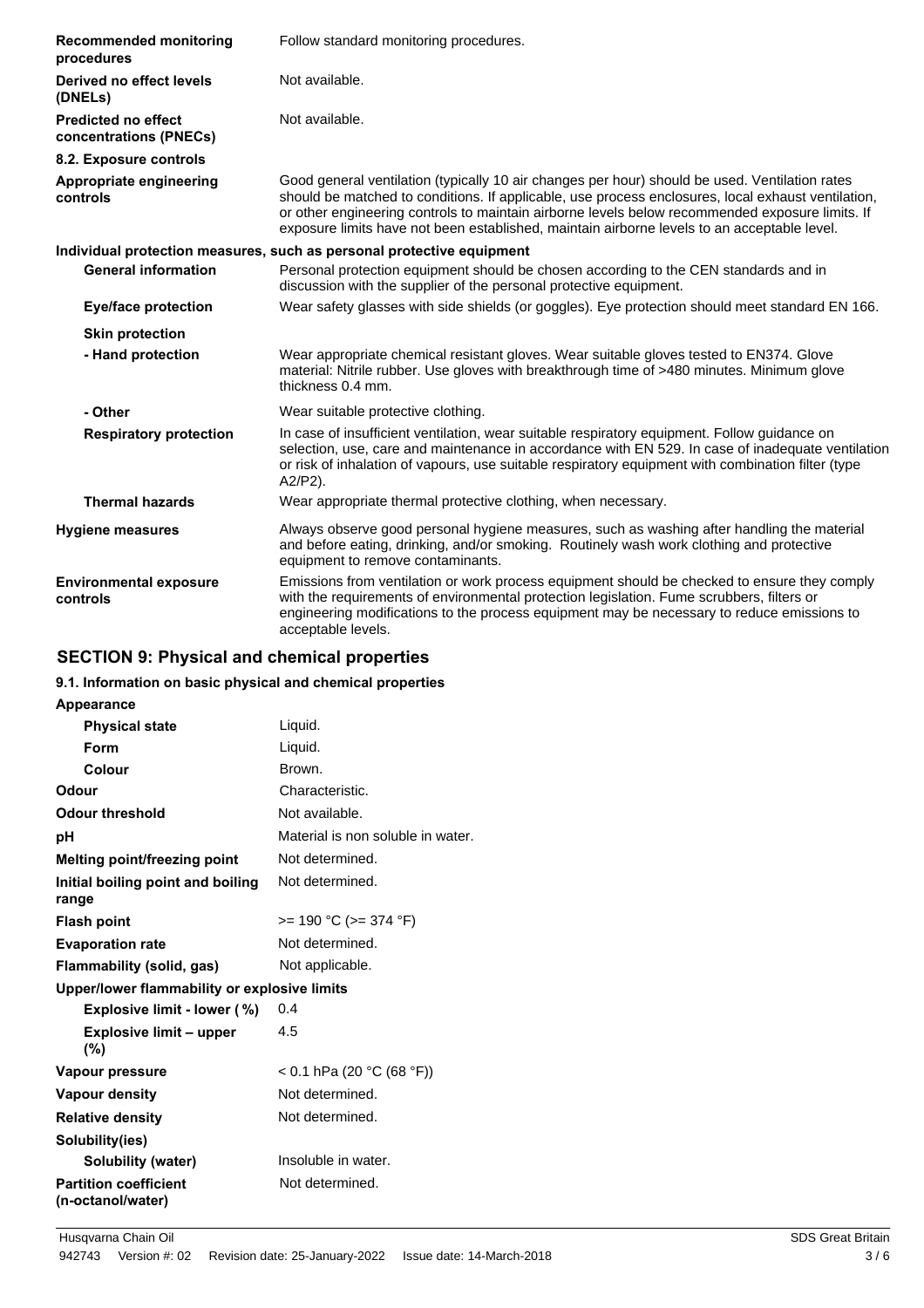| <b>Auto-ignition temperature</b>            | Not determined.                                                                               |
|---------------------------------------------|-----------------------------------------------------------------------------------------------|
| <b>Decomposition temperature</b>            | Not determined.                                                                               |
| <b>Viscosity</b>                            | 100 mm <sup>2</sup> /s ASTM D7042 (40 °C (104 °F))                                            |
| <b>Explosive properties</b>                 | Not explosive.                                                                                |
| <b>Oxidising properties</b>                 | Not oxidising.                                                                                |
| 9.2. Other information                      |                                                                                               |
| <b>Density</b>                              | 0.88 g/cm <sup>3</sup> EN ISO 12185 (15 °C (59 °F))                                           |
| Pour point                                  | $\epsilon$ = -21 °C ( $\epsilon$ = -5.8 °F) ASTM D7346                                        |
| <b>SECTION 10: Stability and reactivity</b> |                                                                                               |
| 10.1. Reactivity                            | The product is stable and non-reactive under normal conditions of use, storage and transport. |
| 10.2. Chemical stability                    | Material is stable under normal conditions.                                                   |

| $19.2.$ UIICHIICAI SLADIIILY                | יטווטווטווטט וואוווטו וטאווט טועגעט טו ואווטווטי            |
|---------------------------------------------|-------------------------------------------------------------|
| 10.3. Possibility of hazardous<br>reactions | No dangerous reaction known under conditions of normal use. |
| 10.4. Conditions to avoid                   | Contact with incompatible materials.                        |
| 10.5. Incompatible materials                | Strong oxidising agents.                                    |
| 10.6. Hazardous<br>decomposition products   | No hazardous decomposition products are known.              |

## **SECTION 11: Toxicological information**

| <b>General information</b>               | Occupational exposure to the substance or mixture may cause adverse effects.                                           |  |
|------------------------------------------|------------------------------------------------------------------------------------------------------------------------|--|
| Information on likely routes of exposure |                                                                                                                        |  |
| <b>Inhalation</b>                        | Prolonged inhalation may be harmful.                                                                                   |  |
| <b>Skin contact</b>                      | Frequent or prolonged contact may defat and dry the skin, leading to discomfort and dermatitis.                        |  |
| Eye contact                              | Direct contact with eyes may cause temporary irritation.                                                               |  |
| Ingestion                                | May cause discomfort if swallowed. However, ingestion is not likely to be a primary route of<br>occupational exposure. |  |
| Symptoms                                 | Exposure may cause temporary irritation, redness, or discomfort.                                                       |  |

**11.1. Information on toxicological effects**

| <b>Skin corrosion/irritation</b>                      | Based on available data, the classification criteria are not met.                                                    |
|-------------------------------------------------------|----------------------------------------------------------------------------------------------------------------------|
| Serious eye damage/eye<br><b>irritation</b>           | Based on available data, the classification criteria are not met.                                                    |
| <b>Respiratory sensitisation</b>                      | Based on available data, the classification criteria are not met.                                                    |
| <b>Skin sensitisation</b>                             | Based on available data, the classification criteria are not met.                                                    |
| Germ cell mutagenicity                                | Based on available data, the classification criteria are not met.                                                    |
| Carcinogenicity                                       | Based on available data, the classification criteria are not met.                                                    |
| <b>Reproductive toxicity</b>                          | Based on available data, the classification criteria are not met.                                                    |
| Specific target organ toxicity -<br>single exposure   | Based on available data, the classification criteria are not met.                                                    |
| Specific target organ toxicity -<br>repeated exposure | Based on available data, the classification criteria are not met.                                                    |
| <b>Aspiration hazard</b>                              | Based on available data, the classification criteria are not met.                                                    |
| Mixture versus substance<br>information               | No information available.                                                                                            |
| <b>Other information</b>                              | Prolonged and repeated contact with used oil may cause serious skin diseases, such as<br>dermatitis and skin cancer. |

## **SECTION 12: Ecological information**

| 12.1. Toxicity                                            | Based on available data, the classification criteria are not met for hazardous to the aquatic<br>environment. |
|-----------------------------------------------------------|---------------------------------------------------------------------------------------------------------------|
| 12.2. Persistence and<br>degradability                    | The product is expected to be biodegradable.                                                                  |
| 12.3. Bioaccumulative potential                           | No data available.                                                                                            |
| <b>Partition coefficient</b><br>n-octanol/water (log Kow) | Not available.                                                                                                |
| <b>Bioconcentration factor (BCF)</b>                      | Not available.                                                                                                |
| Husqvarna Chain Oil                                       | <b>SDS Great Britain</b>                                                                                      |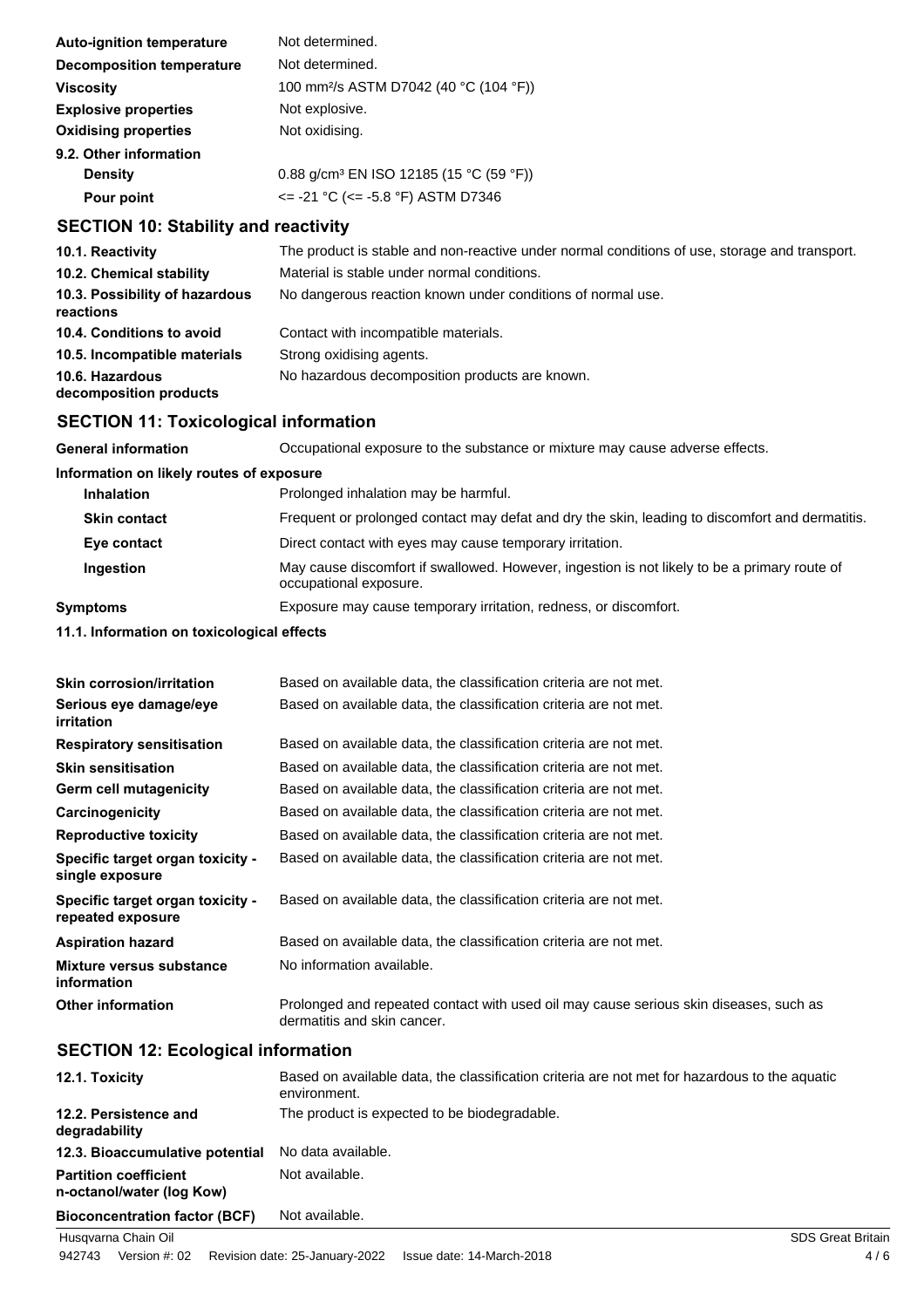| 12.4. Mobility in soil                      | No data available.                                                                                                           |
|---------------------------------------------|------------------------------------------------------------------------------------------------------------------------------|
| 12.5. Results of PBT and vPvB<br>assessment | This mixture does not contain substances assessed to be vPvB / PBT according to Regulation<br>(EC) No 1907/2006, Annex XIII. |
| 12.6. Other adverse effects                 | Oil spills are generally hazardous to the environment.                                                                       |

### **SECTION 13: Disposal considerations**

| 13.1. Waste treatment methods |                                                                                                                                                                                                                     |
|-------------------------------|---------------------------------------------------------------------------------------------------------------------------------------------------------------------------------------------------------------------|
| <b>Residual waste</b>         | Dispose in accordance with local regulations. Empty containers or liners may retain some product<br>residues. This material and its container must be disposed of in a safe manner (see: Disposal<br>instructions). |
| Contaminated packaging        | Since emptied containers may retain product residue, follow label warnings even after container is<br>emptied. Empty containers should be taken to an approved waste handling site for recycling or<br>disposal.    |
| EU waste code                 | The Waste code should be assigned in discussion between the user, the producer and the waste<br>disposal company.                                                                                                   |
| Disposal methods/information  | Collect and reclaim or dispose in sealed containers at licensed waste disposal site.                                                                                                                                |
| <b>Special precautions</b>    | Dispose in accordance with all applicable regulations.                                                                                                                                                              |

## **SECTION 14: Transport information**

### **ADR**

14.1. - 14.6.: Not regulated as dangerous goods.

### **RID**

14.1. - 14.6.: Not regulated as dangerous goods.

## **ADN**

14.1. - 14.6.: Not regulated as dangerous goods.

### **IATA**

14.1. - 14.6.: Not regulated as dangerous goods.

**IMDG**

14.1. - 14.6.: Not regulated as dangerous goods.

**14.7. Transport in bulk** Not established. **according to Annex II of**

```
MARPOL 73/78 and the IBC
Code
```
### **SECTION 15: Regulatory information**

**15.1. Safety, health and environmental regulations/legislation specific for the substance or mixture**

### **Retained direct EU regulations**

- **Regulation (EC) No. 1005/2009 on substances that deplete the ozone layer, Annex I and II, as amended** Not listed.
- **Regulation (EU) 2019/1021 On persistent organic pollutants (recast), as amended**
	- Not listed.
- **Regulation (EU) No. 649/2012 concerning the export and import of dangerous chemicals, Annex I, Part 1 as amended** Not listed.
- **Regulation (EU) No. 649/2012 concerning the export and import of dangerous chemicals, Annex I, Part 2 as amended** Not listed.
- **Regulation (EU) No. 649/2012 concerning the export and import of dangerous chemicals, Annex I, Part 3 as amended** Not listed.
- **Regulation (EU) No. 649/2012 concerning the export and import of dangerous chemicals, Annex V as amended** Not listed.
- **Regulation (EC) No. 166/2006 Annex II Pollutant Release and Transfer Registry, as amended** Not listed.
- **Regulation (EC) No. 1907/2006, REACH Article 59(10) Candidate List as currently published by ECHA** Not listed.

### **Authorisations**

**Regulation (EC) No. 1907/2006, REACH Annex XIV Substances subject to authorisation, as amended** Not listed.

### **Restrictions on use**

**Regulation (EC) No. 1907/2006, REACH Annex XVII Substances subject to restriction on marketing and use as amended** Not listed.